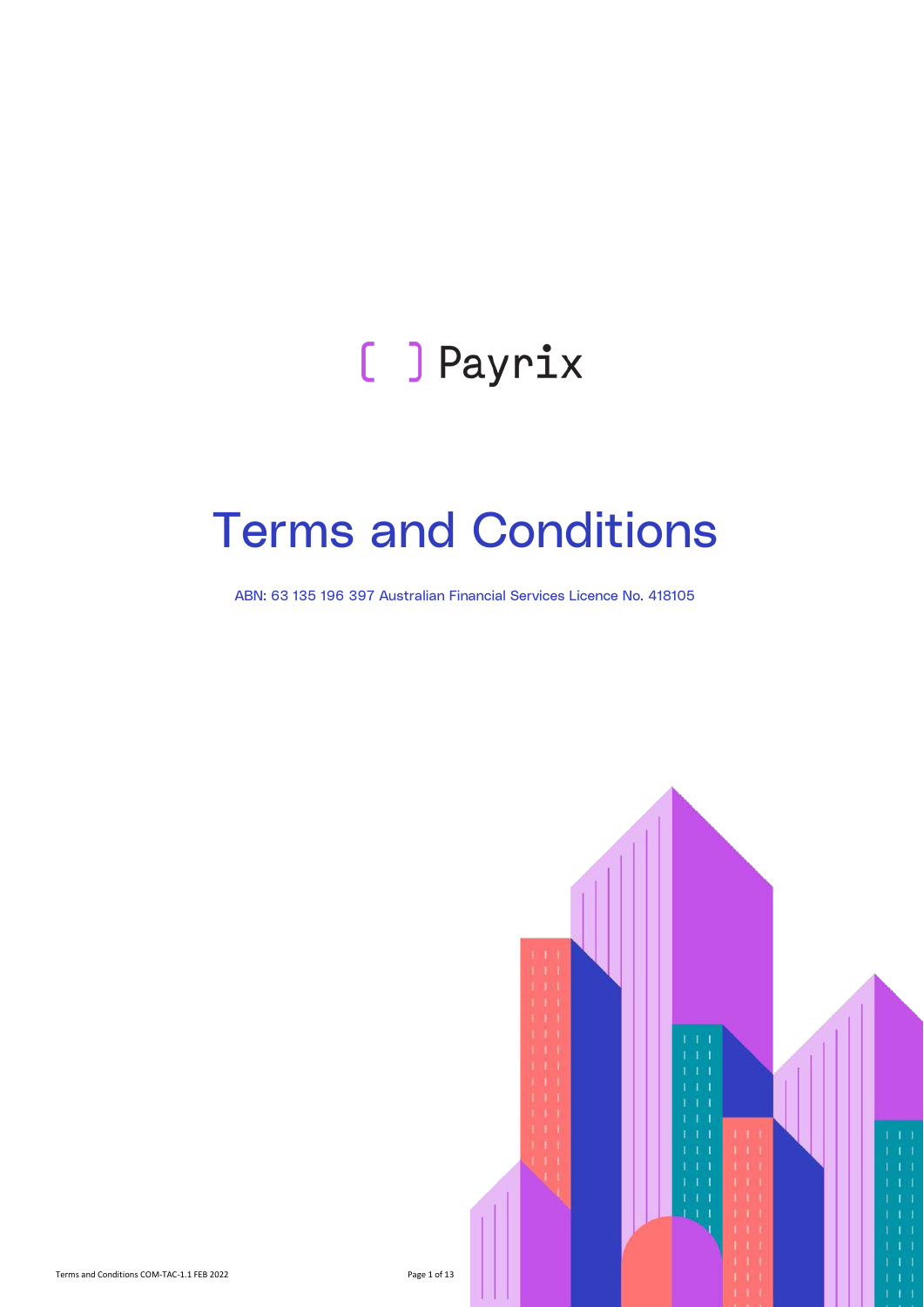The Business' application for and ongoing use of the Service is subject to the terms and conditions contained herein, as well as otherwise prescribed in the FSG PDS. These Terms and Conditions describe the relationship that will exist between the Business and Payrix where Payrix accepts the Business as a client, and the obligations that each will have to the other.

#### 1. Agreement

- 1.1. You agree to retain and appoint Payrix as your Payment Service Provider (PSP) for the collection and processing of recurring, ongoing and/or real time and BPAY Customer Payments subject to the Terms and Conditions of this Agreement.
- 1.2. We grant you a personal, limited, non-exclusive, revocable, non-transferable licence, without the right to sublicence, to electronically access and use the Service solely to accept and receive payments and to manage the funds you so receive.
- 1.3. You agree to advise Payrix if, during the term of the Agreement, you appoint another party to provide a similar or identical service to that provided by Payrix pursuant to the Agreement.

#### 2. Representations and Covenants

- 2.1. By entering into the Agreement, you warrant that:
- 2.2. you are a duly incorporated company or registered business and conduct operations as a business;
- 2.3. if you are a trustee, the trust is validly formed;
- 2.4. if you are a trustee, you have the right of indemnity from the trust assets in respect to this Agreement;
- 2.5. you have the legal capacity and authority to execute the Application Form and to be bound by this Agreement;
- 2.6. the person who executed the Application Form is duly authorised to execute on your behalf;
- 2.7. you will obtain authority from the Customer for Payrix to Direct Debit his or her account; and
- 2.8. you are not currently and are not likely to be declared insolvent and will endeavor to not become so during the term of this Agreement. In the event that you become insolvent you agree to notify Payrix of such within two (2) calendar days of such an event occurring.

#### 3. Indemnity

- <span id="page-1-0"></span>3.1. You agree that other than where caused or contributed to by an act or omission of Payrix; You shall release, indemnify and hold Payrix harmless from and against all liability, claims, damages, actions or losses suffered or incurred by us (including Customer claims) or arising in any way from our collection of Customer Payments, including but not limited to any of the following:
	- 3.1.1. any failure by you to pay fees;
	- 3.1.2. any failure by you to pay any other amount due under this Agreement;
	- 3.1.3. any matter affecting the validity of Customer Payments, affecting the creditworthiness of a Customer and/or any misrepresentation of the identity of a Customer;
	- 3.1.4. any breach by you of your obligations under or in connection with this Agreement;
	- 3.1.5. any failure by you or a Customer to provide correct information to us;
	- 3.1.6. any bank fee or charges incurred in respect of a Customer Payment under circumstances described in this clause 3;
	- 3.1.7. any failure of a Customer Payment or any of its operations or processes due to any accident, neglect or misuse by you or a third party;
	- 3.1.8. any failure of a Customer Payment or any of its operations or processes due to a computer failure;
	- 3.1.9. any failure of a Customer Payment or any of its operations or processes due to incorrect, partial or inaccurate information being provided by an integrated software management program;
	- 3.1.10. any failure of a Customer Payment or any of its operations or processes due to any viruses, security hacking or any errors in code or software;
	- 3.1.11. any instance where we hold your funds in accordance with this Agreement;
	- 3.1.12. your negligence or fraud or that of any of your employees, contractors or agents;
	- 3.1.13. the fraudulent use, misuse or theft of a DDR or eDDR or the information stored in a DDR or eDDR, whether lost, stolen or otherwise;
	- 3.1.14. any dispute arising between you and your Customer;
	- 3.1.15. any representation, warranty or statement made by you or your employees, contractors or agents, to a Customer;
	- 3.1.16. any misrepresentation, breach of contract or failure of consideration in relation to your dealings with a Customer;
	- 3.1.17. any Failed Transaction;
	- 3.1.18. any use of an eDDR, payment gateway or BPAY gateway;
	- 3.1.19. any claim that a payment, obligation, transaction or transfer in connection with this Agreement is void or voidable under any insolvency law;
	- 3.1.20. any failure by you to comply with the PCI Security Standards; and
	- 3.1.21. the occurrence of any event described in claus[e 14](#page-5-0) below
- 3.2. You must indemnify Payrix in accordance with claus[e 3.1](#page-1-0) even if:
	- 3.2.1. a Customer has been issued with a bank account or Scheme Card;
	- 3.2.2. we have processed a Direct Debit transaction for the Customer;
	- 3.2.3. you have complied with this Agreement; or
	- 3.2.4. this Agreement has ended.
- 3.3. If we process a Direct Debit transaction, we are not warranting that: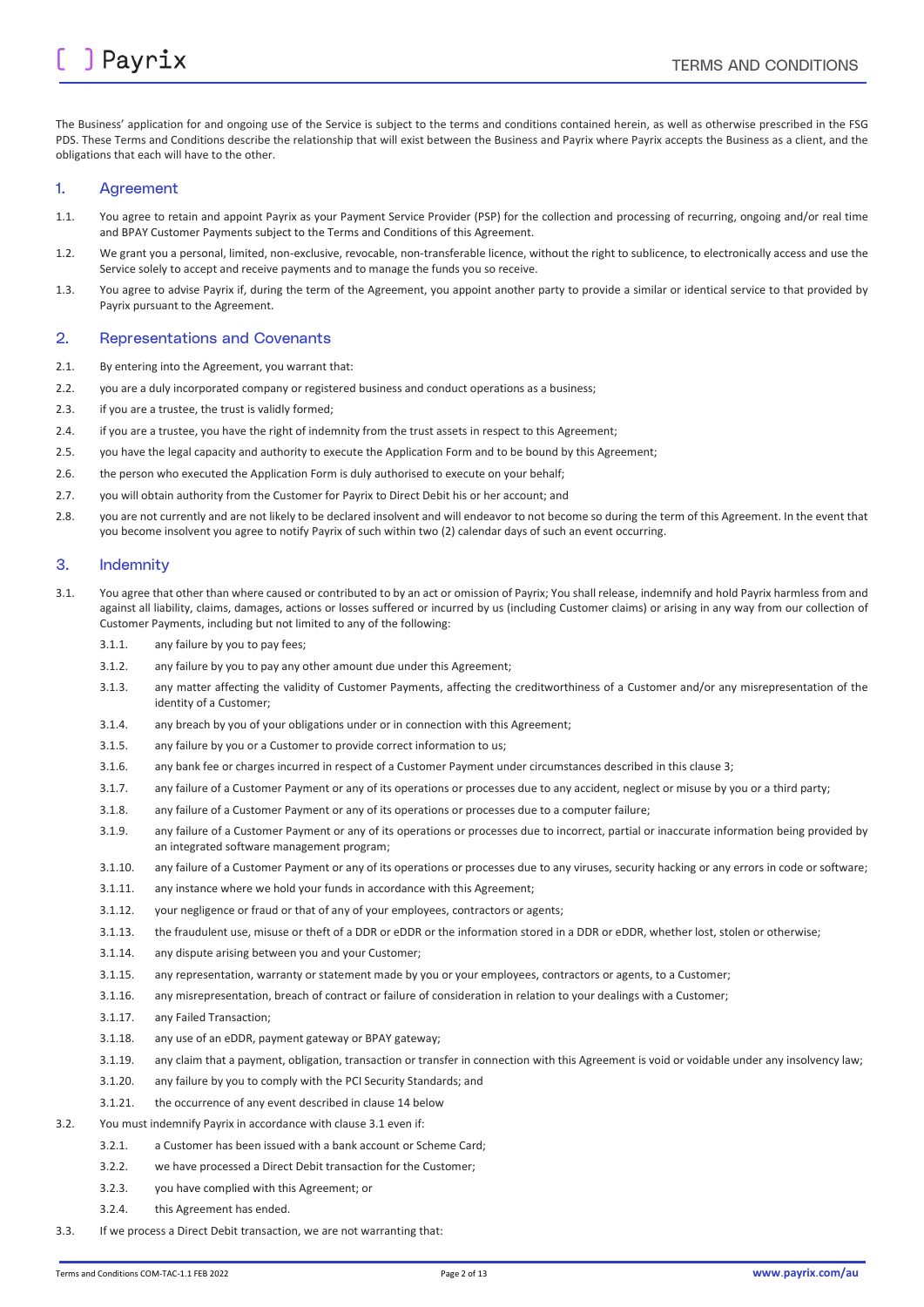- 3.3.1. the transaction is valid;
- 3.3.2. the identity of the Customer is correct; or
- 3.3.3. the Customer is creditworthy.
- 3.4. You agree that we shall be entitled to utilise and transfer any funds held in our Trust account, or any other account, on your behalf to our own account in satisfaction of the indemnity granted in claus[e 3.1](#page-1-0) above after referral to you and you agree to release us in relation to any liability in respect of any such funds so applied or used.

#### 4. Fees

- 4.1. You agree that in exchange for us providing the Services, you will pay to us the Service Fees as outlined in Schedule A Fee Schedule of the FSG PDS or as quoted within the Application Form signed by you.
- 4.2. You may request for us to collect transaction fees from the Customer in addition to the requested payment amount. You agree that if transaction fees passed to the Customer are unable to be collected our transaction fees will remain payable by you.
- 4.3. You agree and authorise us to deduct any fees or other monies owing from funds collected by us or from the nominated Billing account.
- 4.4. You agree and acknowledge that the fees may be increased:
	- 4.4.1. upon giving you 30 days' written notice; or
	- 4.4.2. on 01 July of each year by CPI or up to 3%.
- 4.5. You agree that an additional fee surcharge as outlined in the Fee Schedule may be applied to premium and international issued cards, or bank debits exceeding \$2,000 in a single transaction.
- 4.6. You acknowledge and consent to Payrix retaining as its own property and part of its income under this Agreement, the interest earned on Customer Payments held in the Payrix Trust account.
- 4.7. You agree to the following as your obligations in relation to payments and fees generally:
	- 4.7.1. you will promptly pay us all fees and other amounts due under this Agreement;
	- 4.7.2. you will indemnify us for all fees and other amounts due under this Agreement, whether payable by you or the Customer;
	- 4.7.3. you will ensure that your Customers execute a DDR or eDDR in a form approved by us; and
	- 4.7.4. you will reimburse us promptly for any funds which have been paid to you but to which you are not entitled under this Agreement.
- 4.8. If a Customer or you claim a refund, we will not be under any obligation to pay it, however we will conduct ourselves in accordance with our Refund Policy.
- 4.9. We will:
	- 4.9.1. advise if GST has been included or excluded on all fees quoted; and
	- 4.9.2. provide you with a statement and Tax Invoice when we deposit funds into your nominated account.

#### 5. Description of Service

- 5.1. Payrix is a Payment Service Provider (PSP). We facilitate payments including recurring Direct Debit billing from bank and card accounts, real-time and e-Commerce card-based payments (including POS Transactions), through our payment gateway and BPAY transactions for the collection for Customer Payments.
- 5.2. The Services provided by us are administrative only and do not extend to the provision of any services or benefits except as specified in this Agreement.
- <span id="page-2-2"></span><span id="page-2-1"></span>5.3. It is understood that:
	- 5.3.1. we will collect recurring Direct Debit payments and any fees owed by Customers;
	- 5.3.2. we will process real time payments as initiated by the Customer;
	- 5.3.3. we will process BPAY payments as initiated by the Customer;
	- 5.3.4. Direct Debit payments may only be collected from Australian bank accounts, building societies, credit unions, and Scheme Cards;
	- 5.3.5. all funds collected by Direct be held in a Trust account operated by Payrix until considered 'Cleared Funds' pursuant to the provisions and in accordance with the guidelines and procedures of the Australian Payments Network (AusPayNet);
	- 5.3.6. funds collected from Scheme Cards through an Payrix issued merchant account will be held in a Trust account operated by Payrix until considered Cleared Funds indicatively 2 business days) by Payrix;
	- 5.3.7. funds collected from Scheme Cards through your own merchant facility will be settled directly to your assigned settlement account as per your merchant agreement with your merchant acquirer; and
	- 5.3.8. subject to clause [5.4](#page-2-0) below, we will credit funds processed through our Direct Debit facility or Payrix issued merchant account, following clearance in accordance with claus[e 5.3.4](#page-2-1) an[d 5.3.5,](#page-2-2) to your nominated account less fees and any other amounts you owe us.
- <span id="page-2-0"></span>5.4. You acknowledge and agree we may hold Customer Payments and not transfer them to your nominated account if we, for any reason whatsoever, suspect that you or your customer have acted in a fraudulent, illegal, unlawful, unconscionable or improper manner in relation to Customer Payments or their collection or if we have been instructed to do so by a regulatory body.

#### 6. DDR

- 6.1. You acknowledge that a DDR, whether in hard copy or electronic format, containing our logo and/or our AusPayNet User ID number shall remain our property at all times.
- 6.2. You acknowledge that no other Direct Debit service provider or other financial institution may conduct debit transactions from Customer accounts as a result of the Customer completing a signed DDR under our logo or under our AusPayNet User ID number unless otherwise authorised by us in writing.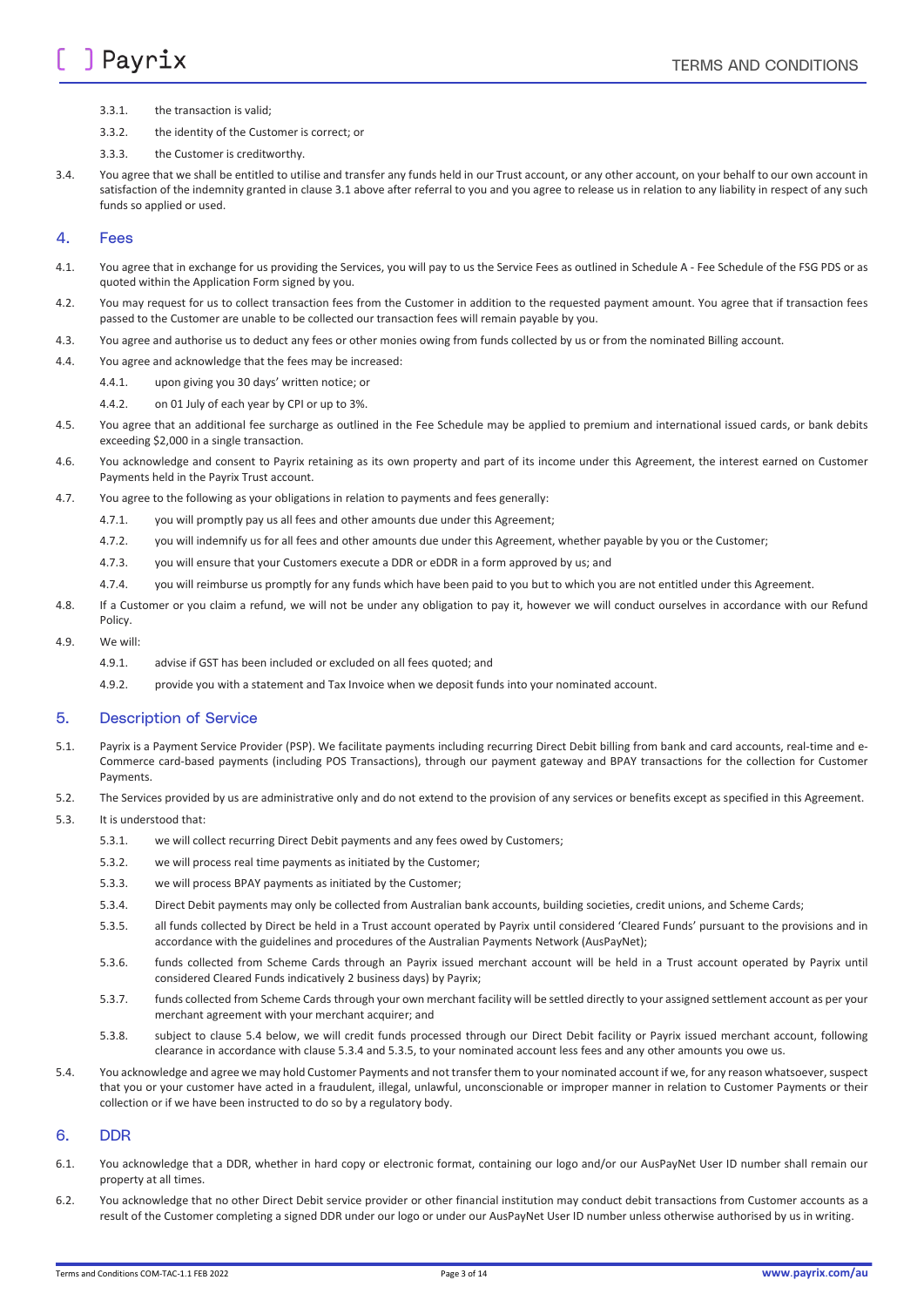## **J** Payrix

- 6.3. You acknowledge that any debit transaction conducted by a company or institution without our authorisation shall be in breach of this Agreement and not a valid transaction.
- 6.4. You acknowledge that you must store all DDRs, either in hard copy or electronic format in a safe and secure place for at least seven (7) years from the date of the last transaction.
- 6.5. You acknowledge that the DDR is a separate confidential agreement we have with the Customer.
- 6.6. You acknowledge that if the Customer gives us seven (7) days written notice of termination, we will terminate the DDR immediately in accordance with the AusPayNet guidelines.

#### <span id="page-3-0"></span>7. eDDR

- 7.1. If you use eDDRs you must:
	- 7.1.1. only use eDDRs for services whereby you will have an ongoing relationship with the Customer; or
	- 7.1.2. only use eDDRs for services that do not have a significant opportunity for fraud, in the reasonable opinion of Payrix.
- 7.2. You must indemnify Payrix for:
	- 7.2.1. any fraud in relation to the eDDR;
	- 7.2.2. any error, technological or otherwise in relation to the eDDR;
	- 7.2.3. any failed transactions arising through use of the eDDR; and
	- 7.2.4. any loss arising from an interruption in the eDDR sending complete and correct information to perform Customer Payments.
- 7.3. You acknowledge that the eDDR contains Confidential Information which is the property of Payrix and you acknowledge that the provisions of claus[e 20](#page-7-0) shall apply in respect of such Confidential Information.

#### <span id="page-3-1"></span>8. Online Console and DDR

- 8.1. If you use the Payrix Online Console and DDRs to establish a new Customer (Payer) Record you must:
	- 8.1.1. ensure that your relevant staff are enrolled on our Console and have a unique username and password;
	- 8.1.2. accept all risk and responsibility with respect to the data entered;
	- 8.1.3. store all paper DDRs in a safe and secure place for at least seven (7) years from the date of the last transaction;
	- 8.1.4. if requested by the Customer, provide the Customer with a printed copy of the DDR and our Direct Debit Service Agreement; and
	- 8.1.5. if requested, provide us or the Customer with a copy of the signed DDR within two (2) working days.

#### 8.2. You must not:

- 8.2.1. use DDRs for Customers who you do not have an ongoing relationship with;
- 8.2.2. use DDRs for services which have a significant opportunity for fraud, in the reasonable opinion of Payrix; or
- 8.2.3. allow staff to disclose their unique username or password to any other person.
- 8.3. If we suspect fraud or misuse by any person in connection with the Online Console or DDRs, we may:
	- 8.3.1. restrict or remove access to the Online Console;
	- 8.3.2. cease or halt any Direct Debit; or
	- 8.3.3. reject any DDR.
- 8.4. You acknowledge that the Payrix Online Console contains Confidential Information which is the property of Payrix and you acknowledge that the provisions of clause 19 shall apply in respect of such Confidential Information.

#### 9. POS

9.1. If You use the POS facility to accept POS Transactions, you must do so in accordance with the general terms of use for POS, as detailed in Attachment 1 to these Terms and Conditions.

#### 10. API

- 10.1. We offer an application programming interface (API) to connect to the Payrix payment gateway, submit transaction requests, establish recurring payments, access our Hosted Service Pages and to retrieve information relating to transactions and/or Customer Payments.
- 10.2. If you are using an integrated Software Partner to establish and manage new and existing Customers, you must:
	- 10.2.1. adhere to the provisions and policies in claus[e 7](#page-3-0) an[d 8](#page-3-1) regarding the acceptance and ongoing use of eDDRs;
	- 10.2.2. ensure that each of your relevant staff have a unique username and password to access the integrated software; and
	- 10.2.3. accept all risk and responsibility for the identification of Customers.
- 10.3. If you are using an integrated Software Partner to establish and manage new and existing Customers, you must indemnify us for:
	- 10.3.1. any fraud in relation to the API;
	- 10.3.2. any error, technological or otherwise, in relation to the API or Software Partner;
	- 10.3.3. any failed transactions arising through use of the API or Software Partner; and
	- 10.3.4. any loss arising from an interruption in sending complete and correct information to perform Customer Payments.
- 10.4. You acknowledge that the API and usage of such API by the Software Partner contains Confidential Information which is the property of Payrix and you acknowledge that the provision of claus[e 19](#page-7-1) shall apply in respect of such Confidential Information.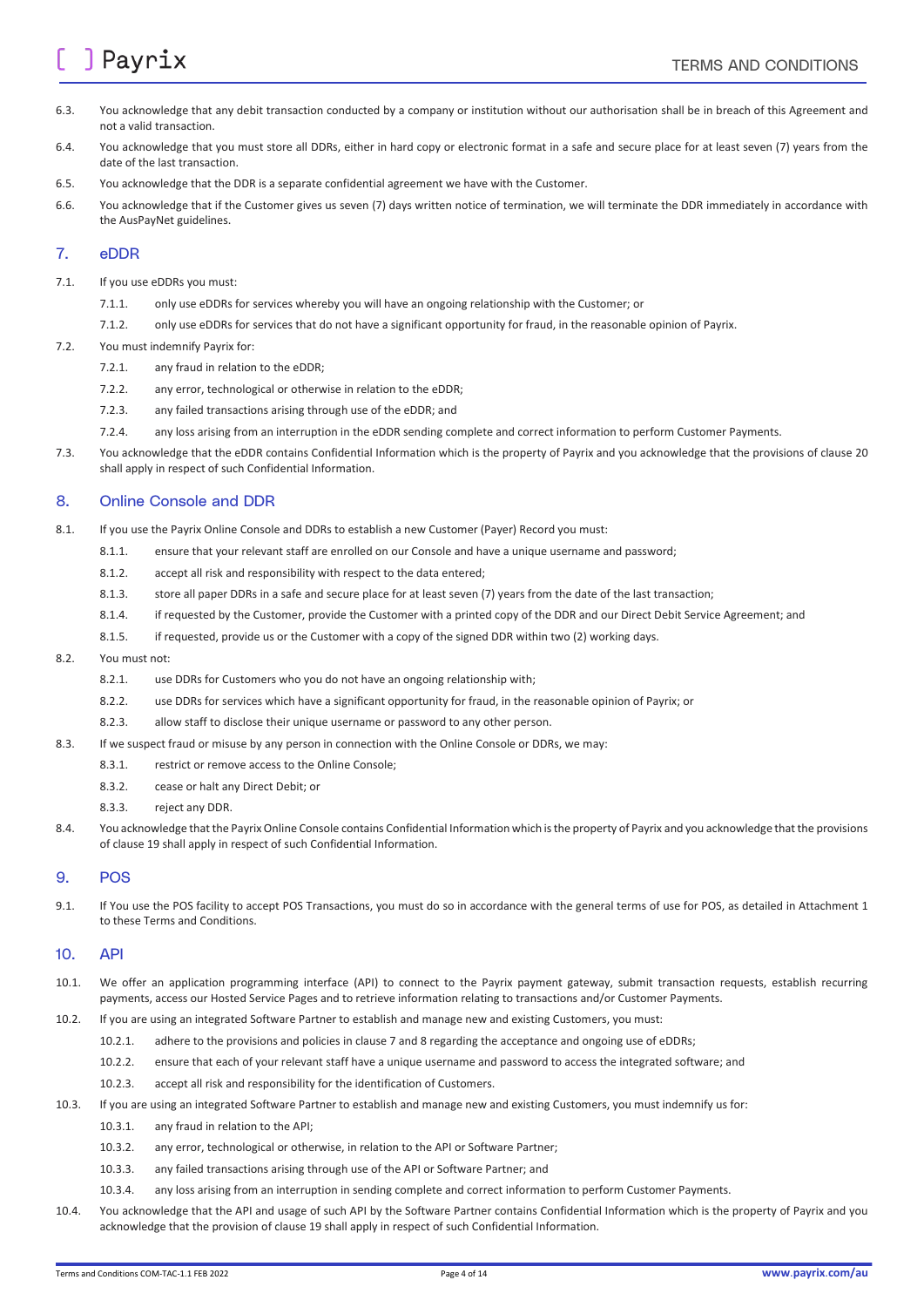#### <span id="page-4-0"></span>11. Sub-Merchant

- 11.1. The conditions contained in this claus[e 11](#page-4-0) apply to our standard Merchant facilities (using IPAY as a sub-merchant identifier) unless specified otherwise.
- 11.2. You acknowledge and agree that you will adhere to all the conditions in relation to the usage of a Payrix provided sub-merchant facility for the acceptance and processing of card-based transactions in a recurring or real time environment.
- 11.3. You will accept all valid cards and process all transactions in accordance with all laws, any obligations in the Agreement and any direction of Payrix in carrying out activities related to the merchant facility.
- 11.4. All transactions are to be processed in Australian dollars.
- 11.5. You agree that an additional fee surcharge as outlined in the Fee Schedule may be applied to premium, super premium and international issued cards.
- 11.6. You must not process or encourage transactions through the merchant facility that relate to, or are in connection with, the sale of goods or services that are in contravention of the laws of Australia.
- 11.7. We will not be responsible or liable for any delay that might occur in the processing of payments or any lost transactions that might occur where the merchant facility is not available for any reason.
- 11.8. If you have excessive Chargebacks, Claims and/or fraudulent transactions (the extent to which something is deemed excessive will be in the sole reasonable opinion of Payrix), you must take immediate action to rectify the situation. Failure to resolve the cause of the problem may result in a suspension or cancellation of the Service.
- 11.9. You are required to obtain and hold Cardholder authorisation for all recurring transactions and ensure the nominated card is within current validity at all times.
- 11.10. You may not use the merchant facility for:
	- 11.10.1. impersonating any person or entity or falsely claiming an affiliation with any person or entity;
	- 11.10.2. accepting payments for goods or services provided by someone other than you;
	- 11.10.3. providing yourself or others with a cash advance from a Scheme Card;
	- 11.10.4. any illegal purpose, or violating any local, state, national, or international law, including, without limitation, laws governing intellectual property, taxation, data collection and privacy;
	- 11.10.5. defaming, harassing, abusing, threatening, or defrauding others;
	- 11.10.6. competing with Payrix or Payrix's business partners;
	- 11.10.7. abusing the payment card system or violating the Operating Rules, in the reasonable opinion of the Card Schemes or Payrix;
	- 11.10.8. transferring funds between bank accounts held in the same name; or
	- 11.10.9. accepting payments for goods and services you may provide outside the industries that you have nominated when applying for the facility.
- 11.11. If you are conducting eCommerce transactions over the internet:
	- 11.11.1. you are responsible for all goods and services offered through your website, and all acts and omissions in connection with your website;
	- 11.11.2. the URL of your website must be substantially similar to your trading name and designed in such a way that a reasonable Cardholder is able to identify it as your website;
	- 11.11.3. You will display the following on your website:
		- (a) contact information including trading name, ABN, trading address, telephone number, fax number, email address and your country of domicile;
		- (b) a complete description of all goods and services you offer on your site;
		- (c) a clear explanation of shipping practices and delivery policy;
		- (d) transaction currency;
		- (e) total cost of goods offered including shipping/handling charges and taxes;
		- (f) Customer Service policies, including usual delivery timeframes and processes if you cannot fill the order for any reason;
		- (g) export restrictions, if known;
		- (h) refund/return policy;
		- (i) privacy policy; and
		- (j) security capabilities and policy of transmission of payment card details.
	- 11.11.4. you must not return the Cardholder's number to the Cardholder either online or on the transaction receipt;
	- 11.11.5. you must not substantially change your goods or services being sold on your website or other material aspects of your website from the time merchant facilities were provided by us;
	- 11.11.6. you must keep all information on the website true, accurate, current and complete;
	- 11.11.7. you must provide us with a minimum 14 days advance written notice of any change to your domain name; and
	- 11.11.8. you must fulfil Customer orders in a timely manner.
- 11.12. You are responsible for:
	- 11.12.1. ensuring that the connection between your website and us is operational. We do not warrant that the provision of the Services will be continuous, uninterrupted or without errors; and
	- 11.12.2. ensuring that your website is secure and that Cardholder information is encrypted during the exchange of Cardholder information between your website and us.
- 11.13. If you are approved as an Payrix sub-merchant you must willingly, upon request, supply us with full details of your service providers, including but not limited to web hosting provider, shopping cart vendor system, SSL provider and the expiration of your SSL certificate.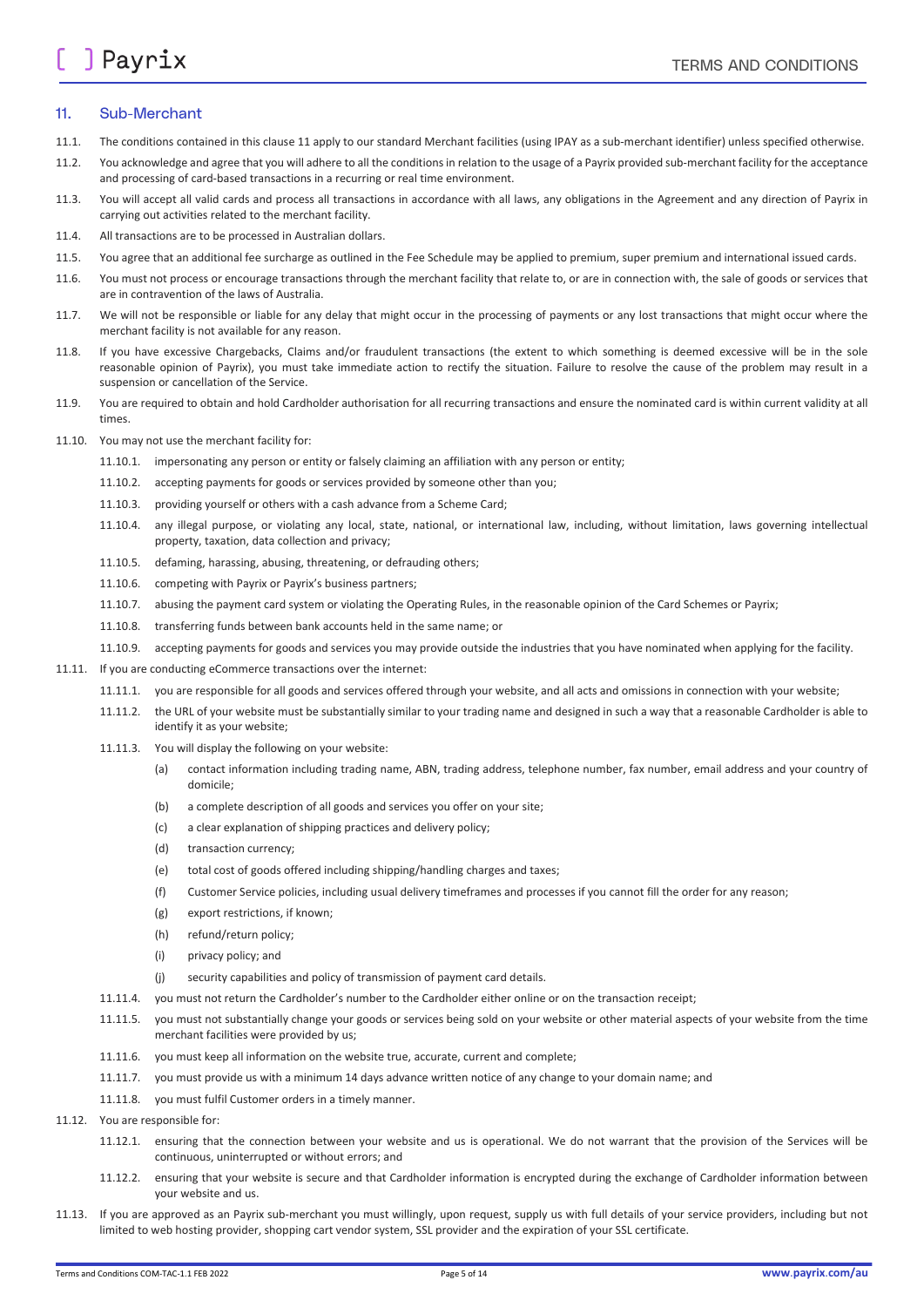#### <span id="page-5-1"></span>12. Guarantee & Indemnity

#### 12.1 In this clause  $12<sup>1</sup>$

- 12.1.1. Debtor means the Business;
- 12.1.2. Agreement means this Agreement;
- 12.1.3. Guaranteed Money means all amounts, including damages, that are payable, owing but not payable, or that otherwise remain unpaid by the Debtor to Payrix on any account at any time under or in connection with the Agreement or any transaction contemplated by the Agreement, whether present or future, actual or contingent or incurred alone, jointly, severally or jointly and severally and without regard to the capacity in which the Debtor is liable; and
- 12.1.4. Guaranteed Obligations means obligations of the Debtor to pay the Guaranteed Money and all its other obligations to Payrix, whether monetary or non-monetary, present or future, actual or contingent, arising under or in connection with the Agreement.
- 12.2. In consideration of any Services that Payrix may provide to or for the benefit of the Debtor, the Guarantor guarantees to Payrix the due and punctual payment by the Debtor to Payrix of the Guaranteed Money and performance by the Debtor of the Guaranteed Obligations.
- 12.3. If the Debtor defaults in the due and punctual:
	- 12.3.1. payment of any Guaranteed Money, the Guarantor must pay that money on demand to, or as directed by, Payrix; and
	- 12.3.2. performance of any Guaranteed Obligation, the Guarantor must indemnify Payrix against all losses, liabilities and expenses, including legal expenses on a full indemnity basis, that Payrix incurs, either directly or indirectly, as a result of that default and pay the amount of those losses, liabilities and expenses on demand to, or as directed by, Payrix.
- 12.4. This claus[e 12](#page-5-1) is a continuing guarantee. The Guarantor's obligations in this document are absolute, unconditional and irrevocable. The liability of the Guarantor under this document extends to and is not affected by any circumstance, act or omission which, but for this clause, might otherwise affect it at law or in equity.

#### 13. Creditworthiness of the Cardholder

13.1. We do not guarantee a Cardholder's creditworthiness or their identity. You waive any right you may have against us by reason of any inference from the fact that a Cardholder has been issued with a card or that a transaction has been processed.

#### <span id="page-5-0"></span>14. Liability

- <span id="page-5-2"></span>14.1. Notwithstanding anything to the contrary in this Agreement but subject to the provisions of any Prescribed Terms, our liability in respect of any claim arising in any way out of this Agreement or its performance or from any failure to perform this Agreement including, without limiting the generality of the foregoing, for breach of any condition, warranty or guarantee contained in this Agreement or in any Prescribed Term implied into or applying to this Agreement and whether that liability arises under contract, tort (including negligence), breach of statutory duty or otherwise, is limited as follows:
	- 14.1.1. if any guarantee under the CCA is applicable to any service supplied by us and our liability is due to a failure to comply with the guarantee and such failure cannot be remedied or is a major failure as defined in the CCA (herein referred to as a Relevant Failure), our liability is as stated in the CCA in respect of that Relevant Failure; and
	- 14.1.2. if the liability is due to a failure to comply with any condition, warranty or guarantee in respect of any service supplied by us under this Agreement and such failure is not a Relevant Failure, our liability in respect of such failure is limited to the supply of the services again or payment of the cost of having the services supplied again, as determined by us in our sole discretion.
- <span id="page-5-3"></span>14.2. We are not liable to you and you release us from all liability in tort, contract or otherwise in respect of any claim, damages, actions, losses (including any consequential or indirect loss) or liabilities arising out of or in connection with:
	- 14.2.1. an interruption between us and Software Partner integrated software;
	- 14.2.2. loss incurred from payments conducted from incorrect bank or card accounts where the information was supplied by you;
	- 14.2.3. a delay in new or correct information being supplied by you or Software Partner integrated software;
	- 14.2.4. any and all bank fees and charges incurred by all parties in respect to payments where any of the events described in clause [14](#page-5-0) have taken place;
	- 14.2.5. any accident, neglect or misuse by you;
	- 14.2.6. any failure of any computer system whether it be your system, the computer systems in which we place our software to operate the Services, or the computer hardware of other related computer systems and servers; or
	- 14.2.7. the input of any incorrect information by you.
- 14.3. The limitations on liability contained in clause[s 14.1](#page-5-2) an[d 14.2](#page-5-3) will not apply to the extent that any liability, claims, damages, actions or losses are caused or contributed to by an act or omission of Payrix.

#### 15. Refunds

- 15.1. Where a Customer Payment has been collected from a banking account, we will not enter into any agreement that requires us to transfer funds to a Customer as a refund and are not, pursuant to the terms of this Agreement or otherwise, required to do so.
- 15.2. Subject to the terms of the Agreement, all funds debited from a Customer's banking account are held on your behalf in our Trust account and will, in the ordinary course, be transferred to your nominated Settlement account.
- 15.3. You acknowledge and agree that it is your obligation to determine the circumstances in which refunds will be made to your Customers and to perform any refunds relating to Customer Payments from banking accounts external to our system.
- 15.4. Where the Customer Payment has been collected from a Scheme card or BPAY via a merchant account issued by us, a refund to the Customer will only occur upon written request by you.
- 15.5. Where the Customer Payment has been collected from a Scheme card via your own merchant facility, a refund to the Customer will only occur upon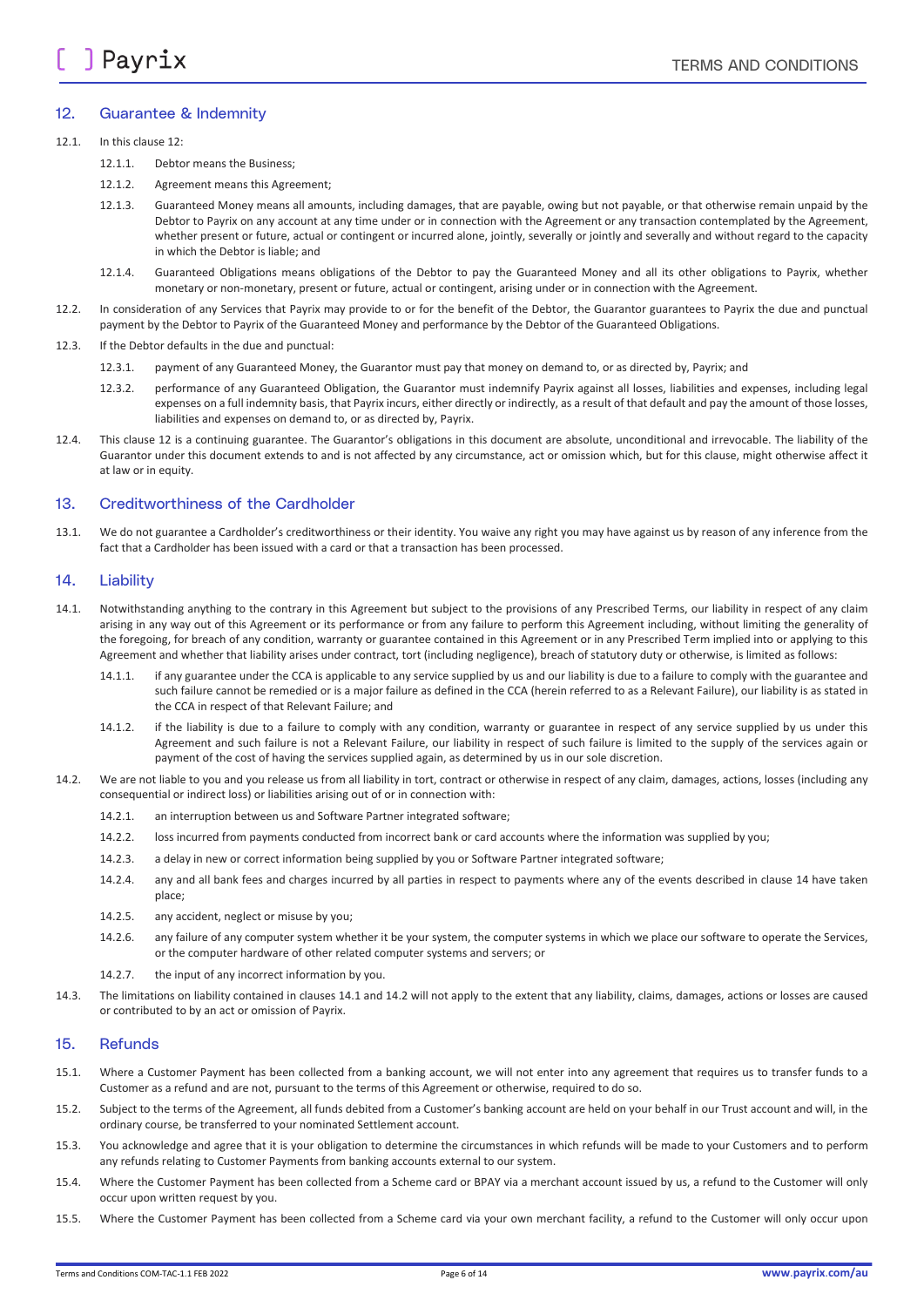written request by you for the whole amount as per the original debit.

- 15.6. You acknowledge and agree that refunds can only be processed for the whole value of the original debit and that we will not enter into an agreement that requires us to refund partial values.
- 15.7. You acknowledge and agree that any and all transaction fees paid to us for the original transaction will not be refunded to you.
- 15.8. You acknowledge and agree that we will charge a fee for the processing of each refund.

#### <span id="page-6-0"></span>16. Disputes, Claims and Dishonours

- 16.1. In the event that a Customer has a Failed Payment, you agree that should the Customer first contact us, we will direct the Customer to contact you or your nominated representative directly on the nominated email or contact points.
- 16.2. In the event that we receive a Claim in relation to a Direct Debit, we will, in the first instance, supply to the claimant's financial institution all documents as permitted and requested to be supplied according to the BECS Rules and Procedures.
- 16.3. We may from time-to-time request, and you agree to supply, all documents, billing accounts, contracts and all source documents that may be required by us.
- 16.4. Should a Claim by a Customer be successful, notification of the Claim will be included within the Rejections Report.
- 16.5. You agree to make payment to us of all monies due and owing to us pursuant to claus[e 16](#page-6-0) within 14 days of being notified by us.
- 16.6. Upon receipt of a Claim notification from a Customer's financial institution, we may apply a Claim or Chargeback Retrieval Fee, as described in the Fee Schedule, for each Claim notification. This Claim or Chargeback Retrieval Fee will be deducted from your next settlement or debited from your nominated Billing account.
- 16.7. We reserve the right, and you agree, to deduct the amount of any such Claim or late dishonour from monies held in the Trust account in the first instance and you acknowledge and agree for us to debit any Settlement account or Billing account for the amount.
- 16.8. At our discretion, we may apply a successful Claim Fee, as described within the Fee Schedule, to each successfully claimed transaction. This Claim Fee will be deducted from your next settlement or debited from your nominated Billing account.
- 16.9. To reduce the incidence of disputes Claims and dishonours and to comply with AusPayNet regulations, we may include all or part of your business/trading name in the debit transaction description on your Customer's account statement. You hereby consent and authorise us to establish, obtain and identify any Direct Debit facility by name/code which includes all or part of your business/trading name.

#### 17. Chargebacks

- 17.1. We may refuse to accept any transactions, or may claim indemnity from you if in our reasonable opinion:
	- 17.1.1 the transaction is invalided
	- 17.1.2. the transaction is deemed to be not for the entity that the service is provided to;
	- 17.1.3. the transaction is fraudulent; or
	- 17.1.4. the Cardholder claims that the transaction is invalid or disputes liability for any reason.
- 17.2. Transactions which are invalid or which the Cardholder claims are invalid or disputes for any reason, where funds have been reversed back to the Cardholder, will be charged back to your account.
- 17.3. Chargebacks may be processed against your nominated account up to eighteen (18) months after the date of the original transaction.
- 17.4. Should a Customer Chargeback be successful, notification of the Chargeback will be included within the Rejections Report.
- 17.5. We will not enter into any disputes between you and your Customer in respect to a Chargeback.
- 17.6. Service fees related to a transaction that has been charged back to the Cardholder are not refundable.
- 17.7. At our discretion, we may apply a successful Chargeback fee, as described within the Fee Schedule, to each returned transaction. This Chargeback fee will be deducted from your next settlement or debited from your nominated Billing account.
- 17.8. You must ensure that Chargebacks do not exceed 0.5% of your total transactions processed by us in any calendar month. Where Chargebacks exceed 0.5% of total transactions, your Service may be suspended immediately without notice to you. We reserve the right to not re-activate your Service, or if your Service is re-activated, we reserve the right to request a holding deposit for any further Chargebacks that may occur as a condition of re-activating the Services.
- 17.9. To reduce the incidence of disputes and Chargebacks and to comply with Card Scheme regulations, we may include all or part of your business/trading name in the transaction description on your Customers' account statement. You hereby consent and authorise us to establish, obtain and identify any Scheme Card, or Merchant facility by name/code which includes all or part of your business/trading name.

#### <span id="page-6-1"></span>18. Change of Ownership or Operations

- 18.1. You are required under this Agreement to provide us with sixty (60) days' prior notice in writing if you wish to or enter into a sale of your business.
- 18.2. You are required under this Agreement to provide us with sixty (60) days' prior notice if you wish to cease operations or change the control or management of your business.
- 18.3. If you give us notice of change of ownership, control or management we may:
	- 18.3.1. decline to perform this Agreement with the new Operator or Owner; and
	- 18.3.2. after thirty (30) days written notice terminate this Agreement.
- 18.4. If we terminate the Agreement within thirty (30) days of you notifying us of the change, you agree to provide us with the original or copies of the original signed or authorised DDR or eDDR forms.
- 18.5. If we do not terminate the Agreement within thirty (30) days of you notifying us of the change:
	- 18.5.1. the new Operator or Owner will be required to complete an Application Form and return the executed documents with the required additional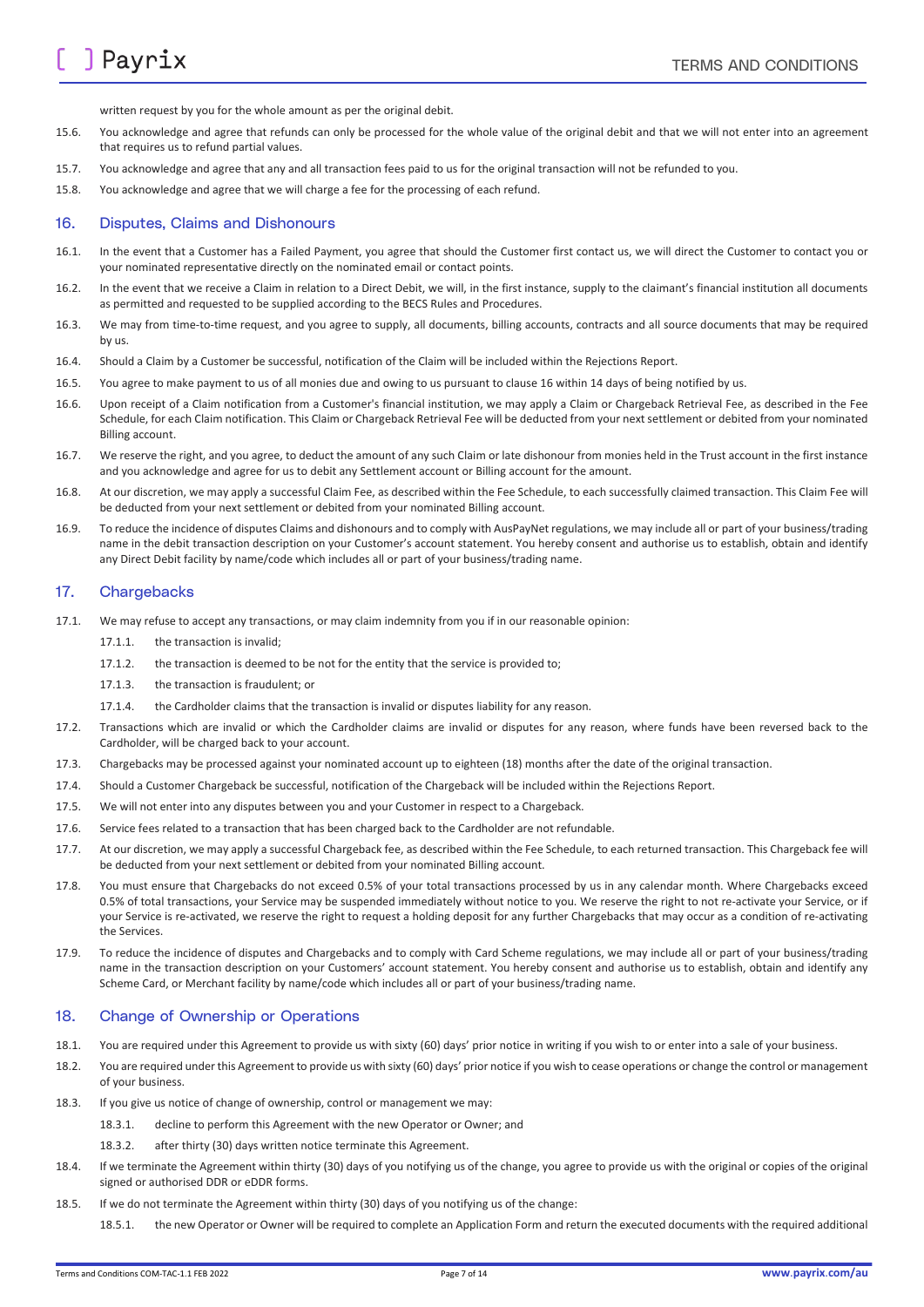information to us thirty (30) days prior to taking ownership, control or management of the Business and/or its operations; and

- 18.5.2. you agree to provide the new Operator or Owner the original or copies of the original signed or authorised DDR or eDDR forms.
- 18.6. You acknowledge that it is your responsibility to ensure the new Operator or Owner completes and provides the necessary documentation to us within the specified period prior to taking over control or settlement.
- 18.7. Upon the date of disposal, change of control or management of the Business (herein referred to as Handover Date) the following processes shall apply:
	- 18.7.1. payments conducted prior to the Handover Date will be paid to the outgoing Operator or Owner; and
	- 18.7.2. payments conducted on or after the Handover Date will be paid to the incoming Operator or Owner.
- 18.8. We may:
	- 18.8.1. refrain from accounting to the new Operator or Owner until we receive satisfactory evidence of the change of ownership, control or management; and/or
	- 18.8.2. refrain from accounting to the new Operator or Owner until we receive properly amended ASIC records of business name records.
- 18.9. All Parties acknowledge that DDR and eDDR forms will remain the property of Payrix at all times.
- 18.10. You acknowledge that continued transaction processing may be disrupted if claus[e 18](#page-6-1) has not been adhered to.

#### <span id="page-7-1"></span>19. Term, Termination and Suspension

- <span id="page-7-4"></span><span id="page-7-2"></span>19.1. This Agreement shall commence from the date we accept the Application Form submitted by you and remain in force for the Term, or any Renewal and/or successive Renewal Term unless terminated by either Party providing a minimum of sixty (60) days written notice to the other, either:
	- 19.1.1. prior to the expiry of the Term; or
	- 19.1.2. during any Renewal Term or successive Renewal Term.
- 19.2. This Agreement shall automatically renew on completion of the Term for a further term of the same duration as that which has just expired ('Renewal Term'), unless terminated in accordance with the provisions of claus[e 19.1.1](#page-7-2)
- <span id="page-7-5"></span>19.3. We may terminate this Agreement upon seven (7) days' notice in writing where you fail to comply with any material obligations to be performed pursuant to this Agreement.
- <span id="page-7-6"></span>19.4. We may terminate this Agreement immediately without notice if, in our reasonable opinion, you have utilised the Services in any unlawful, or unconscionable manner, or are in breach of the PCI Security Standards.
- <span id="page-7-3"></span>19.5. We may immediately and without notice, suspend your account and refuse to process any payments or remit any payments to you if we reasonably suspect or have been advised that you have acted in an unlawful or unconscionable manner in utilising the Services.
- 19.6. For the avoidance of doubt, we may terminate any account suspended in accordance with clause [19.5](#page-7-3) and in accordance with clause[s 19.1,](#page-7-4) [19.3](#page-7-5) o[r 19.4](#page-7-6) above in our sole discretion, without lifting the suspension imposed in accordance with claus[e 19.5.](#page-7-3)
- 19.7. You hereby expressly release and indemnify us against any claim that you may have against us where we act in accordance with this claus[e 19,](#page-7-1) including any claim for damages, whether direct or consequential, that you may suffer as a result.
- 19.8. You acknowledge that this Agreement's term is independent to any term or contract obligations you may have with an integrated or non- integrated software vendor.
- 19.9. Upon completion of this Agreement, Payrix will provide to the Client all bank account and Scheme Card data stored on behalf of the Client, subject to the recipient of this data, whether the Client themselves or a company acting on behalf of the Client, being certified PCI compliant and having mutual exchange arrangements with Payrix.

#### <span id="page-7-0"></span>20. Non-Disclosure

- 20.1. For the purposes of this Agreement, 'Proprietary and/or Confidential Information' shall mean any and all information, whether written or oral, regarding the Business or Payrix's prospective Customers, the content of any recurring request authorisation form, prospective Customers, policies and procedures, operations, systems and future business plans. This information includes but is not limited to technical, developmental, marketing, sales, operating, performance, cost, know-how, computer software and database programming techniques and any record containing or disclosing such information or techniques, which is disclosed pursuant to the Agreement. The term Proprietary and Confidential Information shall also include any confidential information belonging to the Business or Payrix that was received or disclosed before the date of the Agreement.
- 20.2. In consideration of each Party supplying the other with Proprietary and Confidential Information, whether directly or through its representatives, advisors or otherwise, each Party agrees that it will treat as confidential all such information which is disclosed to it by the other Party, together with any reports, analyses, memoranda, notes and any other writing which is prepared by the Party receiving the information or on its behalf, which contains, reflects or is based on such information (collectively referred to as the Material) and each Party agrees that it will not, except as provided below or where required to do so by law, disclose, use or permit the disclosure or use of the Material.
- <span id="page-7-7"></span>20.3. The Material shall not be used by either Party other than directly for the purpose of meeting their obligations under the Agreement.
- 20.4. Either Party may only disclose the Proprietary and Confidential Information or the Material, to the extent described in claus[e 20.3](#page-7-7) above to such of its employees and advisors who need to know the information and who are informed of the confidential nature of such information and who agree to be bound by the terms of this clause as if they were a party to the Agreement. Either Party shall procure absolute compliance of the confidentiality obligations in the Agreement by such employees and advisors.
- 20.5. Each Party shall abide by Payrix's Privacy Policy when dealing with the personal information of Customers, which may be found at www.Payrix.com.au/privacy-policy/
- 20.6. The obligations on the Parties imposed by this clause 20 shall survive termination of this Agreement.

#### 21. Privacy

21.1. This privacy statement relates to the personal information obtained by us in connection with the Services, including personal information about you, the Business, Company Administrator and Users.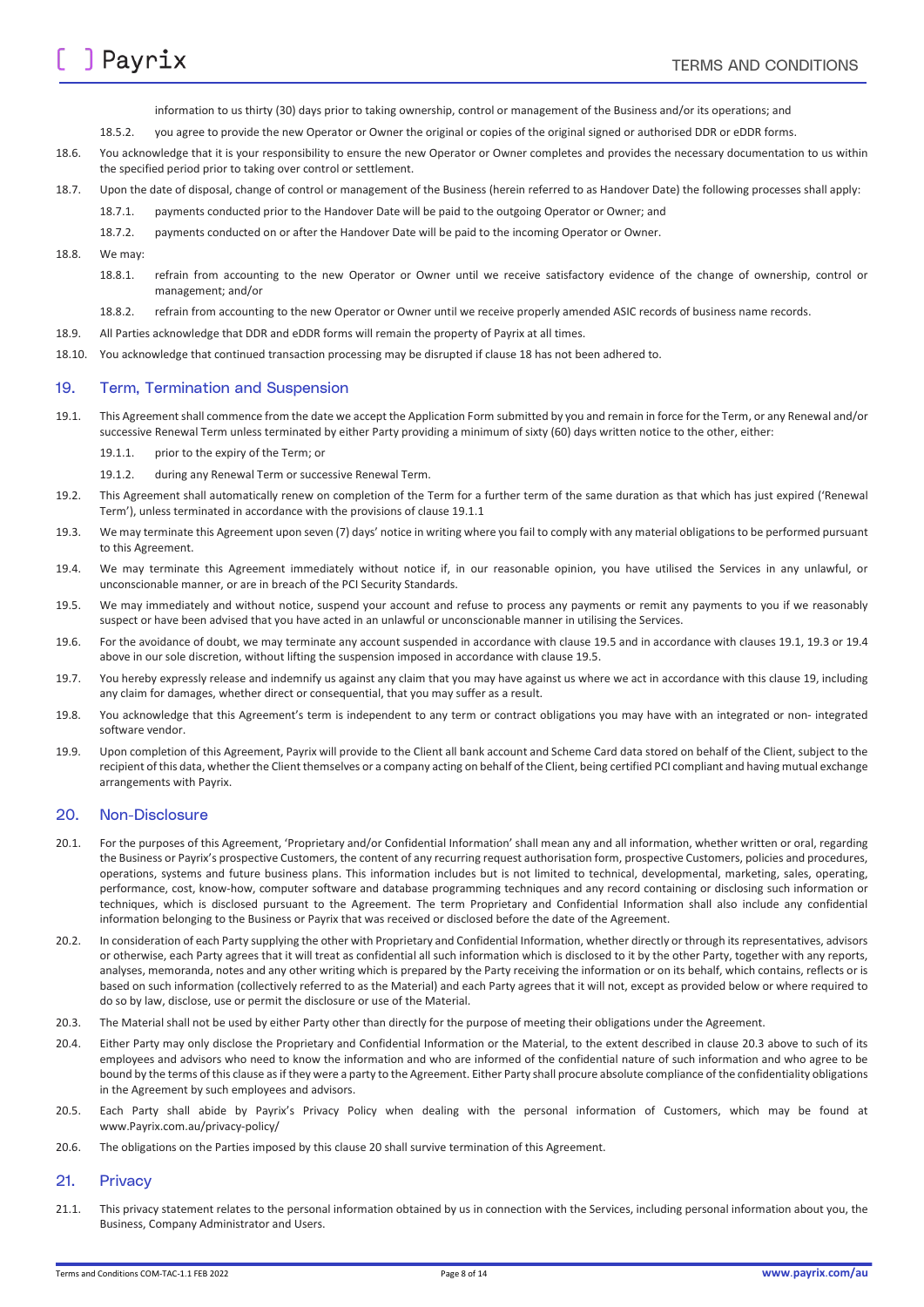- 21.2. We may collect personal information, including names and contact details of individuals, to facilitate the use of the Payrix Services.
- 21.3. You, the Business, Company Administrators and Users may choose not to give us your personal information. However, in these circumstances, we may not be able to provide access to the Payrix Services.
- 21.4. We may disclose personal information as necessary:
	- 21.4.1. to our external service providers that provide services for the purpose of business, on a confidential basis, for example providers of administrative or other services, including in some cases to service providers that are not located in Australia;
	- 21.4.2. to regulators and authorities if the law requires or permits us to do so, for example for law enforcement;
	- 21.4.3. to our advisers and any party considering acquiring an interest in our business on condition that we will ensure that such third party is bound by an appropriate confidentiality agreement;
	- 21.4.4. to other organisations if you request us to do so or if you consent; or
	- 21.4.5. to our related body corporate as required to provide the Services.
- 21.5. We have processes in place to ensure the security of your personal information, including encryption of all data when it is transferred to our service providers and limitations on access to personal information within our organisation.
- 21.6. The Australian Privacy Act allows you to get access to, and correct, the personal information we hold about you in certain circumstances. To obtain such access, please contact us on the details set out above.

#### 22. Force Majeure

- 22.1. If either Party is prevented, hindered or delayed from performing its obligations under this Agreement, other than an obligation to pay money, by an event of Force Majeure, then as long as that situation continues, that party shall be excused from performance of the obligation to the extent it is so prevented, hindered or delayed, and the time for performance of the obligation shall be extended accordingly, but if time is of the essence of this Agreement, time shall continue to remain of the essence.
- 22.2. A Party affected by an event of Force Majeure shall immediately notify the other Party of its occurrence and its effect or likely effect and use all reasonable endeavors to minimize the effect of the event of Force Majeure and to bring it to an end.
- 22.3. For the purpose of this clause 'event of Force Majeure' means the occurrence of an event or circumstances beyond the reasonable control of the Party affected by it including, without limitation:
	- 22.3.1. a war (declared or undeclared), insurrection, civil commotion, military action, or an act of sabotage;
	- 22.3.2. a strike, lockout or industrial action, dispute or disturbance of any kind;
	- 22.3.3. an act of a government or a government authority;
	- 22.3.4. an act of God;
	- 22.3.5. a storm, tempest, fire, flood, earthquake, pandemic or other natural calamity; or
	- 22.3.6. such other event as is outside the reasonable control of the parties.

#### 23. General

- 23.1. We both acknowledge and agree that:
	- 23.1.1. this Agreement is governed by the laws of the state of Queensland;
	- 23.1.2. we will both, failing any alternative dispute resolution attempts, submit to the non-exclusive jurisdiction of the Courts of Queensland for resolution of any disputes;
	- 23.1.3. if any part of this Agreement is held to be deemed illegal or invalid, then that part shall be severed and the remainder of this Agreement shall remain in full force and effect; and
	- 23.1.4. if either of us does not require performance at any time of an obligation under this Agreement, we will still be able to seek to enforce that obligation if we choose;
- 23.2. Any amended versions of the Terms and Conditions, Fee Schedule or Tri-Party Agreement will form part of this Agreement if:
	- 23.2.1. we post the amended version on our secure Portal;
	- 23.2.2. 14 days after posting, you have not objected; and
	- 23.2.3. you continue to use our Services.
- 23.3. Where the expression 'We may' is used in this Agreement, it means that:
	- 23.3.1. we have the right referred to but no obligation to exercise the right;
	- 23.3.2. the right may be exercised at our discretion;
	- 23.3.3. you acknowledge and agree that we have the right; and
	- 23.3.4. you authorise us to exercise the right if we choose.
- 23.4. Where the expression 'You may' is used in this Agreement, it means that you have the right referred to in the way described directly above.
- 23.5. Payrix will meet all its regulatory and compliance obligations under the Australian Financial Services License pursuant to section 912A of the Corporations Act 2001.
- 23.6. Neither our agreement to provide the Services to you nor the supply of such services, shall confer any right upon you to use any trademark of which we are the registered holder and, at all times, such trademarks remain the property of Payrix.

#### <span id="page-8-0"></span>24. PCI Security Standards Compliance

24.1. Payrix Pty Ltd, its operations as a Payment Service Provider (PSP) including Internet-based payment services and POS (Point of Sale) and MOTO (Mail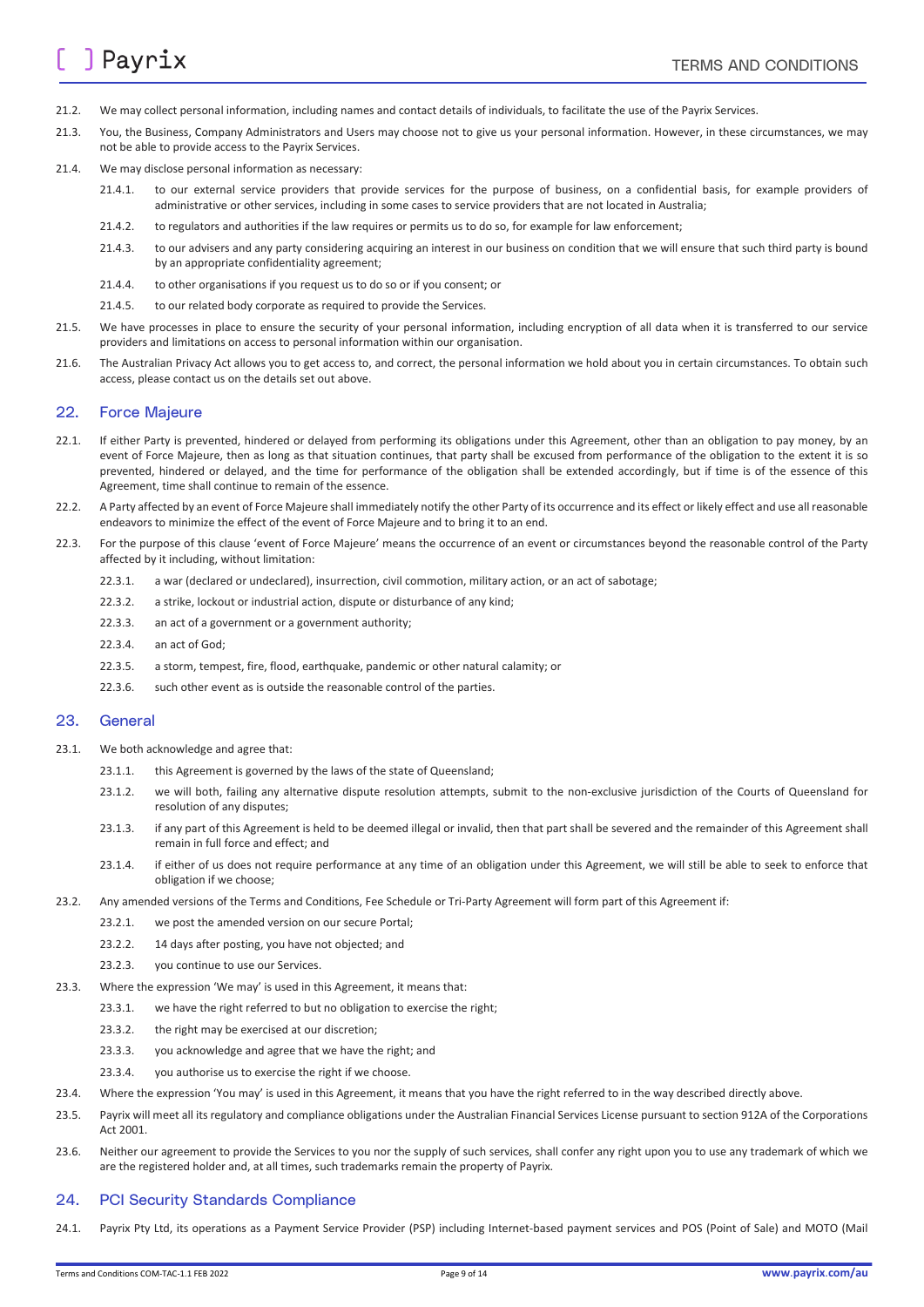Order/Telephone Order) Payment Processing, its Services and its Software, is Level 1 PCI DSS Compliant as assessed by Sense of Security Pty Ltd, Qualified Security Assessors. Our PCI DSS Compliance certificates are available at www.Payrix.com.au/pci-compliance/ or upon written request.

- 24.2. You acknowledge and understand that it is your responsibility to fulfil your own PCI Security Standards compliance requirements and that by entering into this Agreement you warrant that you are aware of your PCI Security Standards obligations and comply with all such obligations at the time of entering into this Agreement and during the term of this Agreement.
- 24.3. You acknowledge and understand that you may be required to undertake your own external advice and audit relating to your own PCI Security Standards compliance requirements.
- 24.4. You must provide Payrix, as reasonably required and in a timely manner, with:
	- 24.4.1. all information and attestation to your PCI Security Standards obligations and certification;
	- 24.4.2. immediate notification in the event of a PCI Security Standards compliance breach and/or if you are under investigation for non-compliance; and
	- 24.4.3. annual and/or periodic documentation detailing your compliance with PCI Security Standards and remediation plans for any non-compliant processes.
- 24.5. You acknowledge that all costs in relation to complying with this clause [24](#page-8-0) will be borne by you.
- 24.6. You warrant and accept that merely by utilising our Services you are not considered to be compliant with PCI Security Standards.

#### 25. Your Obligations to Us

- 25.1. You must:
	- 25.1.1. adhere at all times to our standard operating procedures amended by us from time to time;
	- 25.1.2. keep Customer account details, if held in an electronic form, secure in compliance with the requirements of the PCI Security Standards;
	- 25.1.3. store all DDR and EDDRs forms in a safe and secure place for at least seven (7) years from the date of the last transaction, or until delivered to us, whichever is the sooner; and
	- 25.1.4. if we require, provide financial security to us to cover the risk of us providing the Services

#### 25.2. You must not:

- 25.2.1. process transactions of behalf of another or unrelated business or party;
- 25.2.2. process transactions other than for the intended purpose categorised by you in your application
- 25.2.3. make or authorise any press release or other public statement concerning us or the Services without our prior written consent;
- 25.2.4. distribute publicity, advertising or other materials containing reference to us without our prior written consent; or
- 25.2.5. use Customer account details for any purpose other than enabling us to provide the Services.
- 25.3. You must provide us with any requested information to verify that:
	- 25.3.1. you are compliant with this Agreement;
	- 25.3.2. you and your Directors, Proprietors and/or Guarantors are solvent; and
	- 25.3.3. our records are up to date.
- <span id="page-9-0"></span>25.4. Information relating to claus[e 25.4](#page-9-0) includes but is not limited to:
	- 25.4.1. ASIC information;
	- 25.4.2. bank statements;
	- 25.4.3. drivers' licences; and
	- 25.4.4. address details.

#### 26. Definitions

**Agreement** refers to the Agreement between you and us consisting of the Application Form, Fee Schedule, these Terms and Conditions, the policies referred to in these Terms and Conditions, Tri-Party Agreements, any further conditions agreed in writing by us and you from time to time and conditions as required by the PDS.

**API** refers to the Payrix Web Services Application Programming Interface.

**Application Form** means the application form completed and submitted to us by you for the Services, including all supporting documentation provided to us in connection with the application.

**BECS Rules and Procedures** means the Bulk Electronic Clearing System rules and procedures issued by the Australian Payments Network as far as they apply to the Services provided by Payrix.

**BPAY** is an electronic bill payment system in Australia which enables payments to be made through a financial institution's online, mobile or telephone banking facility to organisations which are registered BPAY billers

**Business or You** means the holder of the ABN or ACN, the Company, Business or Sole Trader as detailed within the completed and signed Payrix Application Form.

**Business Banking Day** means any day on which banks in Melbourne or Sydney are able to effect settlement through the Reserve Bank of Australia. These days are determined by public holidays which are gazetted by the State Governments.

**Cardholder** means the individual whose name is embossed on a Card and any authorised user of such Card.

**CCA** means the Competition and Consumer Act 2010 (Cth).

**Chargeback** refers to where the Cardholder, or issuing bank, raises a dispute and claim for the return of funds in connection with a transaction we made on your behalf where funds have been forwarded to you.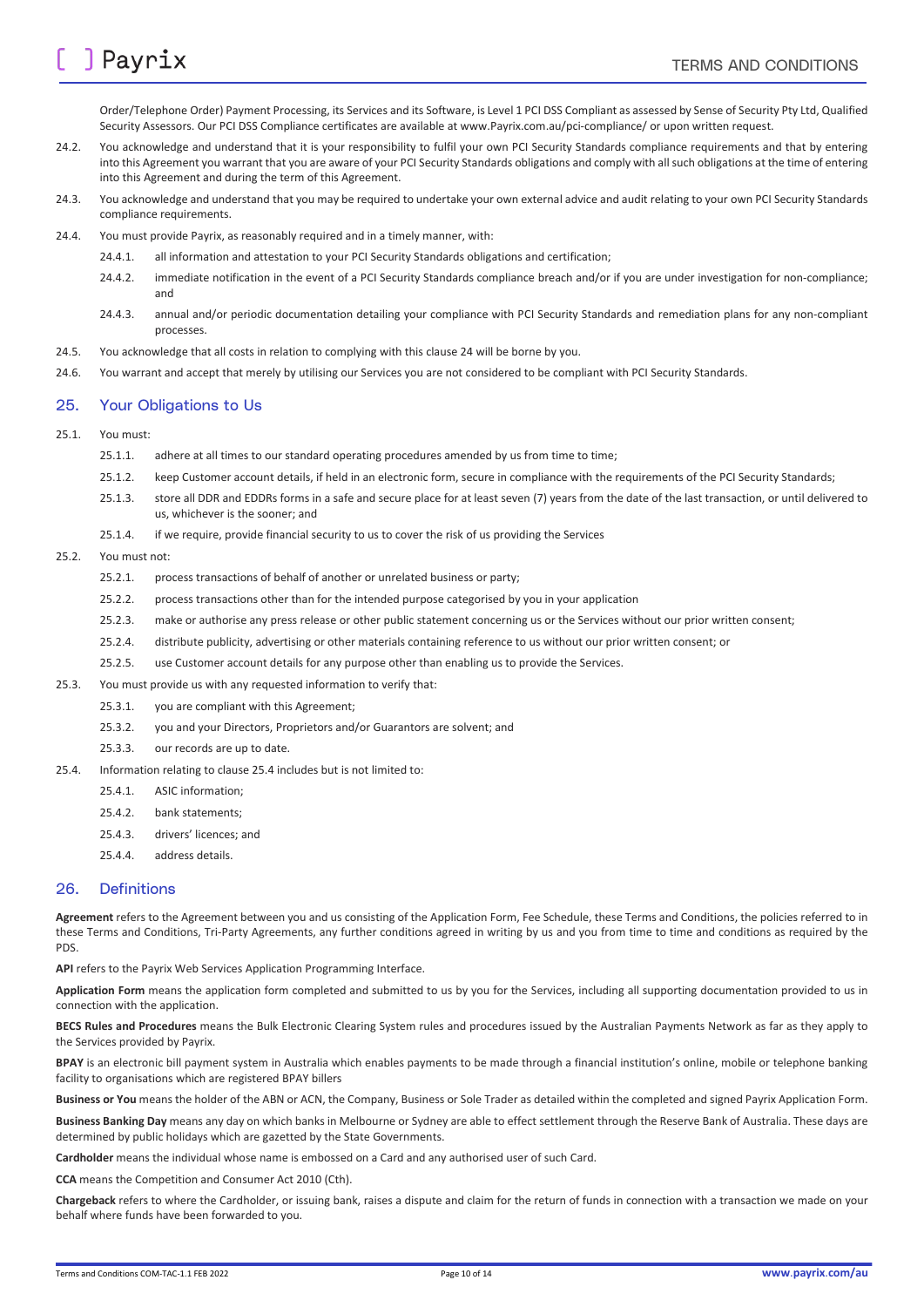## ] Payrix

**Claim** refers to where the account holder, or issuing bank, raises a dispute for the return of funds in connection with a transaction we made on your behalf where funds have been forwarded to you.

#### **Confidential Information (and /or Proprietary and Confidential Information)** has the meaning given to it in claus[e 20](#page-7-0)

**Customer** refers to a Customer of yours.

**Customer Payments** refers to amounts payable to you from the Customer by Direct Debit, BPAY or card Payment.

**Customer Terms** means the terms and conditions that your Customers must accept and agree to prior to making a payment to you by utilising the Services, if required by Payrix.

**DDR** means a Direct Debit Request in our required or approved format.

**Direct Debit** means the debiting of Customer Payments from a Customer's account at your direction **and** authorised by the Customer.

**eDDR** means an electronic Direct Debit Request.

Failed Payment refers to a Customer Direct Debit amount which has been processed by us but not accepted or authorised by a financial institution, and not received by us.

Failed Transaction means any Direct Debit transaction undertaken by us which ultimately fails before or after it is processed by us for reasons outside of our control, and includes without limitation Chargebacks, Reversals, Failed Payments and disputed payments.

**Fees** refers to the charges and rates payable by you to us as described in the Agreement including in the Application Form, these Terms and Conditions and the Fee Schedule.

**Fee Schedule** means the schedule, as amended by us from time to time, outlining the general fees and charges as set out in the FSG PDS.

**FSG PDS** means the Financial Services Guide and Product Disclosure Statement.

**Guarantee** means the guarantee provided on the Application Form.

**Guarantor** means the person or persons in the 'Applicant Acceptance' section of the Application Form.

**Insolvent** means bankrupt, in liquidation, in administration, in receivership, subject to deed of company arrangement, subject to scheme of arrangement or otherwise unable to pay your debts as and when they fall due.

**Merchant** means party identified as "Merchant" on the Application Form. The words "You" and "Your" refer to the Merchant.

Payrix refers to Payrix Pty Ltd (ABN: 63 135 196 397, AFSL No. 418105), the provider of the Services described in the FSG PDS. References to 'we', 'us', 'our' and 'ours' are usually references to Payrix, but not in cases such as 'this Agreement' or 'we both agree' where the context clearly requires otherwise.

**Party** means the Business or Payrix, and Parties shall mean both the Business and Payrix.

**PCI Security Standards** means the security standards set and governed by the Payment Card Industry Security Standards Council, including:

- Data Security Standard (PCI DSS), which applies to the storage, processing or exchange of Cardholder data;
- Payment Application Data Security Standard (PA-DSS) which apply to software applications that process Cardholder data; and
- PIN Transaction Security (PTS) requirements, which apply to the security of Cardholder data at the point of interaction, such as at an ATM or POS terminal.

**POS** means point of sale or a place where a customer executes the payment for goods or services and where sales taxes may become payable and a POS Transaction is any purchase a customer makes with a Scheme Card.

**Prescribed Terms** means any terms, conditions, guarantees and warranties which the CCA and any other law expressly provides, may not in respect of this Agreement be excluded, restricted or modified, or may be excluded restricted or modified only to a limited extent.

**Renewal Term** means one or more periods which immediately follows the expiration of the initial Term or, as applicable, any successive Renewal Term

**Reversals** refers to Customer Payments from a bank account which have been received by us and forwarded by us to you, but which are subsequently reversed by a financial institution or other third party.

**Service Fee** means the fees payable by the Business to Payrix pursuant to the terms of the Agreement, as disclosed in the Fee Schedule or otherwise agreed between the Business and Payrix.

**Services**refer to our Direct Debit Payment System, payment gateway, API, DDR, eDDR, Hosted Payment Page and Transparent Redirect (and includes the activities we undertake to authorise, process and settle all Transactions undertaken by your Customers or as necessary for us to perform the functions required by this Agreement) and Service means any one of them as the context requires,

**Scheme Card** means any credit, debit, charge or method of payment approved by the Australian Prudential Regulatory Authority (APRA) as a payment facility**.** 

**Software Partner** means the provider of business management software that is integrated and/or holds an Integrated Partnership Agreement with Payrix.

**Term** means a period of twelve calendar (12) months commencing from the date we approve the Application Form, or as otherwise agreed in writing by the **Parties** 

**Terms and Conditions** means this document and any attachments thereto.

**Termination Date** refers to the date of termination or expiry of the Agreement, in accordance with these Terms and Conditions.

**Tri-Party** refers to the agreement between, Payrix, the business and any sponsor acquirer used by Payrix.

**You** or **the Business** means the holder of the ABN or ACN, the Company, Business or Sole Trader as detailed within the completed and signed Payrix Application Form.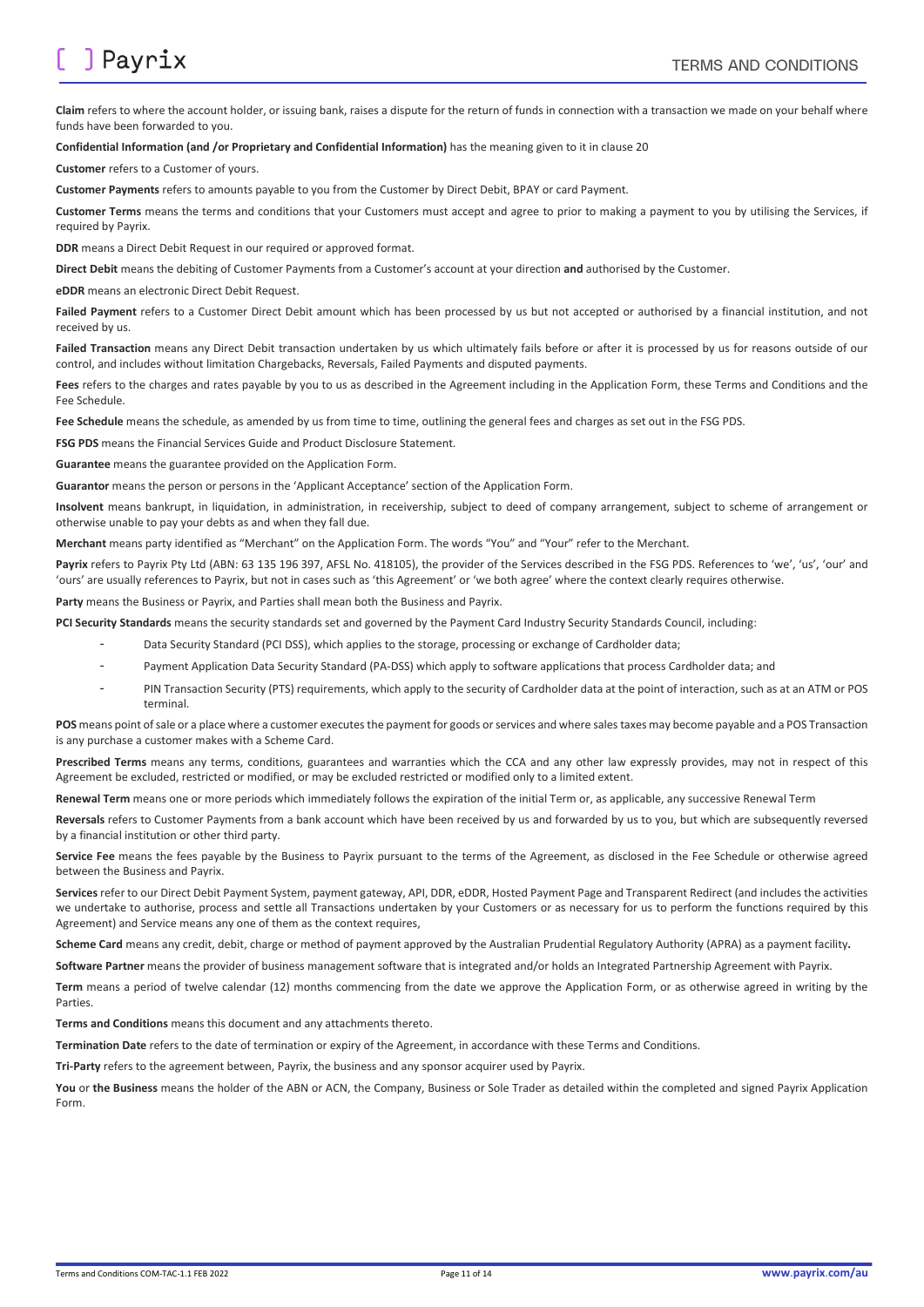### Attachment 1: Point of Sale (POS) General Terms

#### 1. Definitions

The Terms used in this Attachment have the same meaning as the Client Terms and Conditions. In addition, the following terms shall apply for the purposes of this Attachment 1.

**AML/CTF** means anti-money laundering and counter-terrorism financing.

**Authorisation** means a confirmation by the card Issuer that the card number exists and that enough funds are available to allow the Transaction to go ahead.

**Card** means a payment card or any form factor that can be used to initiate a payment transaction as specified on the Application.

**Card Scheme** means any entity formed to administer and promote Cards, including without limitation MasterCard International Inc, Visa International Inc, China Union Pay and eftpos Payments Australia Limited.

**Card Scheme Rules** means the rules, regulations, releases, interpretations and other requirements (whether contractual or otherwise) imposed or adopted by any Card Scheme.

**Equipment** means the POS Terminals and associated hardware, spare parts, replacement parts and software at your premises through which electronic funds transfer can occur (including Supplied Equipment and the Reporting Platform but excluding power outlets and telecommunications lines.

**General Terms** means the terms and conditions set out in this document as amended from time to time.

#### **Issuer** means an issuer of a Card.

**Operating Procedures** means any operating manual and information provided or otherwise made available to you by us from time to time, including operational procedures, instructions and other directives relating to Transactions, as amended from time to time or any charge card company rules or Card Scheme Rules, industry regulations and any information identified as such on our website accessible to you.

**Personnel** means any of your employees, contractors, officers, agents and secondees.

**POS Terminal** means a point-of-sale device placed in a merchant location which is connected to our system and is designed to authorise, record and settle data by electronic means for all sales Transactions with us.

**Recurring Transactions** means Transactions that occur where a merchant has an ongoing standing authority from the Cardholder to process Transactions against a Cardholder's credit card, scheme debit or charge card account (as applicable) at predetermined intervals (not exceeding one year between Transactions).

**Refund** means the reversal of a sales Transaction in accordance with the Operating Procedures.

**Reporting Platform** means an online platform provided by us to you that will enable you to view your Transaction history and other reports.

**Sales Receipt** means evidence of a purchase of goods or services by a Cardholder from a merchant using a Card, regardless of whether the form of such evidence is in paper, electronic or otherwise, and which evidence conforms to Card Scheme Rules.

**Software** means all software, platforms, computer programs, related documentation, technology and processes embodied in or provided in connection with the Supplied Equipment and the Reporting Platform.

**Standard No. 3 of 2016** means 'Standard No. 3 of 2106 – Scheme Rules Relating to Merchant Pricing for Credit, Debit and Prepaid Card Transactions', being a Standard issued by the Reserve Bank of Australia under section 18 of the Payments Systems (Regulation) Act 1988.

**Supplied Equipment** means Equipment and Software supplied by us to you under the terms of this Agreement.

**Transaction** includes a sales transaction (being the supply of goods or services or both), a cash out transaction, void reversal, pre-authorisation, tokenisation, refund, or cash related transaction in which a Card or Card number is used and which is processed by you either manually or electronically.

#### 2. Equipment and Getting Started

#### 2.1 Site preparation and installation

- 2.1.1 You will at your own cost prepare your site(s) for the installation of the required Equipment and Services, including the installation and maintenance of any and all telecommunication services, internet services, power supply lines, and other services as necessary.
- 2.1.2 Additional sites under this Agreement may only be added by agreement with us in writing.
- 2.2 Use of your own Equipment

2.2.1 Use of your own Equipment is prohibited under this provision.

#### 2.3 Equipment Supplied by Us

- 2.3.1 Where we or a third party on our behalf provide you with any Equipment (Supplied Equipment):
	- (a) we will deliver and install the Supplied Equipment at the site designated by you in the Application;
	- (b) we will deliver and install the Supplied Equipment at the site designated by you in the Application;
	- (c) you must maintain and take proper care of the Equipment,
	- (d) we will retain all ownership and rights in and to the Supplied Equipment as well as associated manuals and card decals and promotional material; and
	- (e) we will be entitled to replace the Supplied Equipment with new equipment.
- 2.3.2 You must allow us to upgrade the Supplied Equipment as required when industry or security standards change. If we replace any Supplied Equipment, we will notify you of any additional amounts you may have to pay. You must discontinue use of any replaced Supplied Equipment as directed.
- 2.3.3 Upon installation of Supplied Equipment, we will provide training, either online, or by phone on the use of the Supplied Equipment to one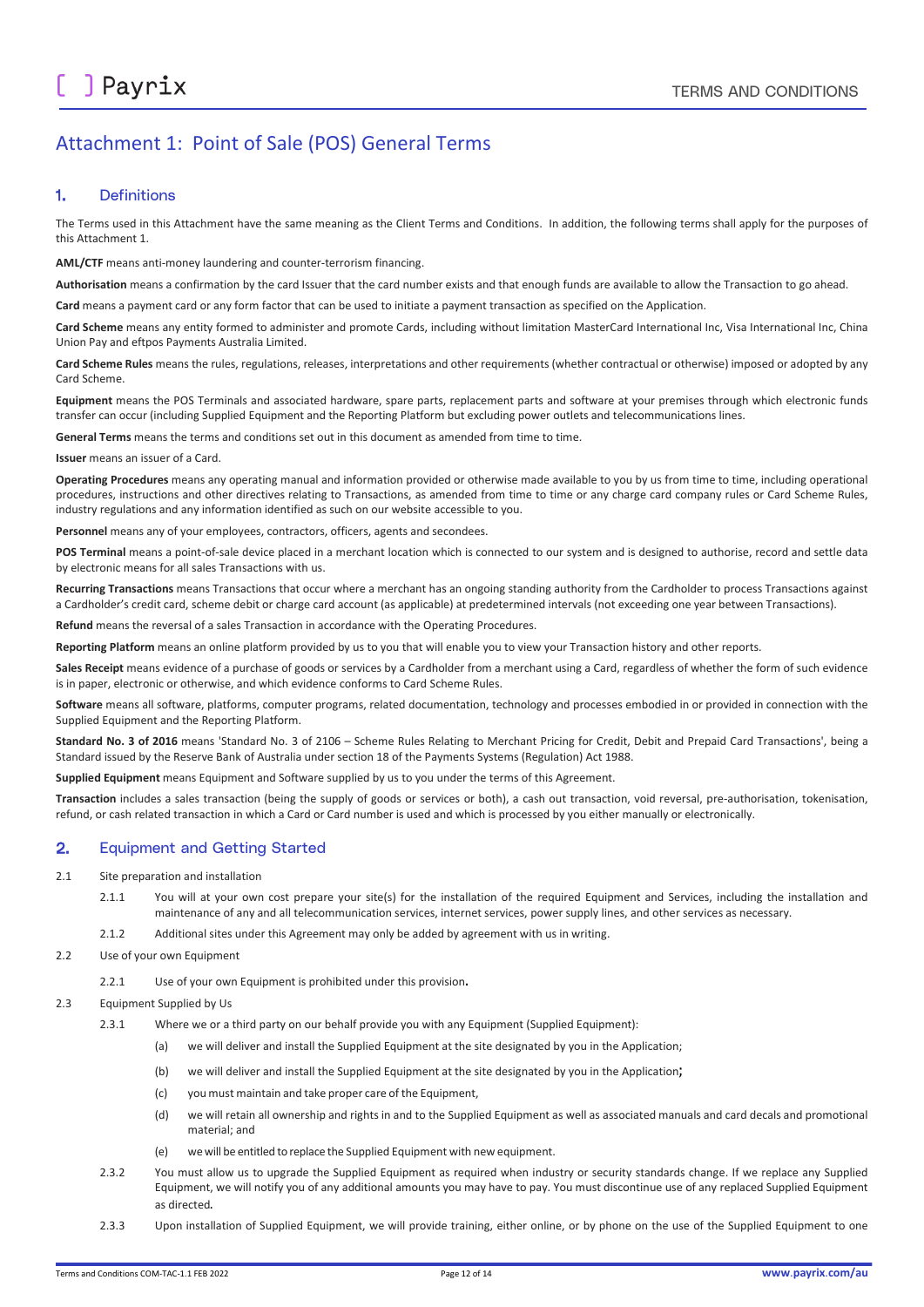

delegate nominated by you. You are then responsible (including for all costs) for training your Personnel and must not permit untrained Personnel to operate the Supplied Equipment.

#### 2.4 Use

#### You must:

- 2.4.1 operate any Equipment in accordance with any Operating Procedures and technical manuals provided to you from time to time by us or our partner(s);
- 2.4.2 use the Equipment only for the purposes contemplated by this Agreement;
- 2.4.3 safeguard the Equipment from loss, alteration, damage, unauthorised use, misuse or theft;
- 2.4.5 promptly notify us of any damage to or loss of Supplied Equipment;
- 2.4.6 not lease or sublease the Supplied Equipment, or pledge, lend, create a security interest in, or directly or indirectly create, incur, assume or allow to exist any other consensually or judicially imposed liens or encumbrances on the Supplied Equipment;
- 2.4.7 not remove, disconnect, relocate, modify or in any way alter any Equipment without our prior written consent; and
- 2.4.8 pay us the repair cost or replacement value (as applicable) of any lost, stolen or damaged Supplied Equipment, as notified by us. (The loss, destruction, theft of or damage to the Supplied Equipment shall not relieve you from your obligations under this Agreement.

#### 2.5 Maintenance

- 2.5.1 If an item of Supplied Equipment appears to be defective, you must promptly notify us. We will:
	- (a) provide general support, assistance and advice regarding the technical and operational features of the Supplied Equipment; and
		- (b) use our reasonable endeavours to identify and rectify faults in the Supplied Equipment, including Software, via remote access or onsite support and maintenance as we may deem appropriate.
- 2.5.2 You must ensure that we and our authorised agents may enter your premises at any time, on reasonable notice, to install, inspect the condition of, replace, repair or maintain the Supplied Equipment and any Software.
- 2.6 Software Licence Supplied Equipment
	- 2.6.1 You must not reproduce, communicate, modify or reverse engineer the Software;
	- 2.6.2 You must not give any third-party access to the Software without our prior written consent; and.
	- 2.6.3 We grant you a non-exclusive, temporary and revocable license to use the Software in your operation of the Supplied Equipment for the term of this Agreement.

#### 3. Processing Transactions

- 3.1 You must use the Equipment to process all Transactions.
- 3.2 You must only process transactions if the Cardholder has received the goods or services from you unless the Cardholder has agreed to receive them later.
- 3.3 You must not split a single sale into more than one card transaction.
- 3.4 You must stop accepting any Card as soon as we tell you to do so.
- 3.5 You must not give a cash Refund for a Card purchase, and any Refund must go back to the same Card account used for the purchase transaction.
- 3.6 When you process a transaction:
	- 3.6.1 all details on the Sales Receipt for a terminal and card present situation must be true;
	- 3.6.2 the transaction must not be subject to any dispute, set-off or counterclaim;
	- 3.6.3 you must have no knowledge or notice of any fact or circumstances which would indicate that the transaction was fraudulent or not authorised by the Cardholder;
	- 3.6.4 the transaction must be made in accordance with this Agreement, including any applicable Card Scheme Rules and Operating Procedures; and
	- 3.6.5 the transaction must not be a payment for goods or services that violates applicable federal, state, or local law.
	- 3.6.6 You must not manually key a transaction on a Card where the Card has not processed correctly through a Card terminal or the Equipment.
	- 3.6.7 You must process all transactions in Australian dollars.
	- 3.6.8 For Card transactions that are approved by the card Issuer as cash out transaction, at your discretion, you may provide the Cardholder with cash either with or without a purchase of goods or services from you, but only when Authorisation is given.
	- 3.6.9 You may only provide cash out services in circumstances where you have been authorised by us to do so and where you do so in accordance with Card Scheme Rules. All cash out Transactions must:
		- (a) only be in Australian dollars;
		- (b) must only be offered where the Cardholder and Card are present;
		- (c) only be offered in respect of Cards that are specifically enabled for cash out transactions; and
		- (d) be processed only using the cash out menu or facility on the Equipment.

#### 3.7 Recurring Transactions

- 3.7.1 You may obtain and hold a compliant cardholder authorisation through our platform or a compliant system approved by us or any other compliant system as approved by us for all Recurring Transactions; and
- 3.7.2 You may only store Cardholder data in accordance with PCI DDS requirements.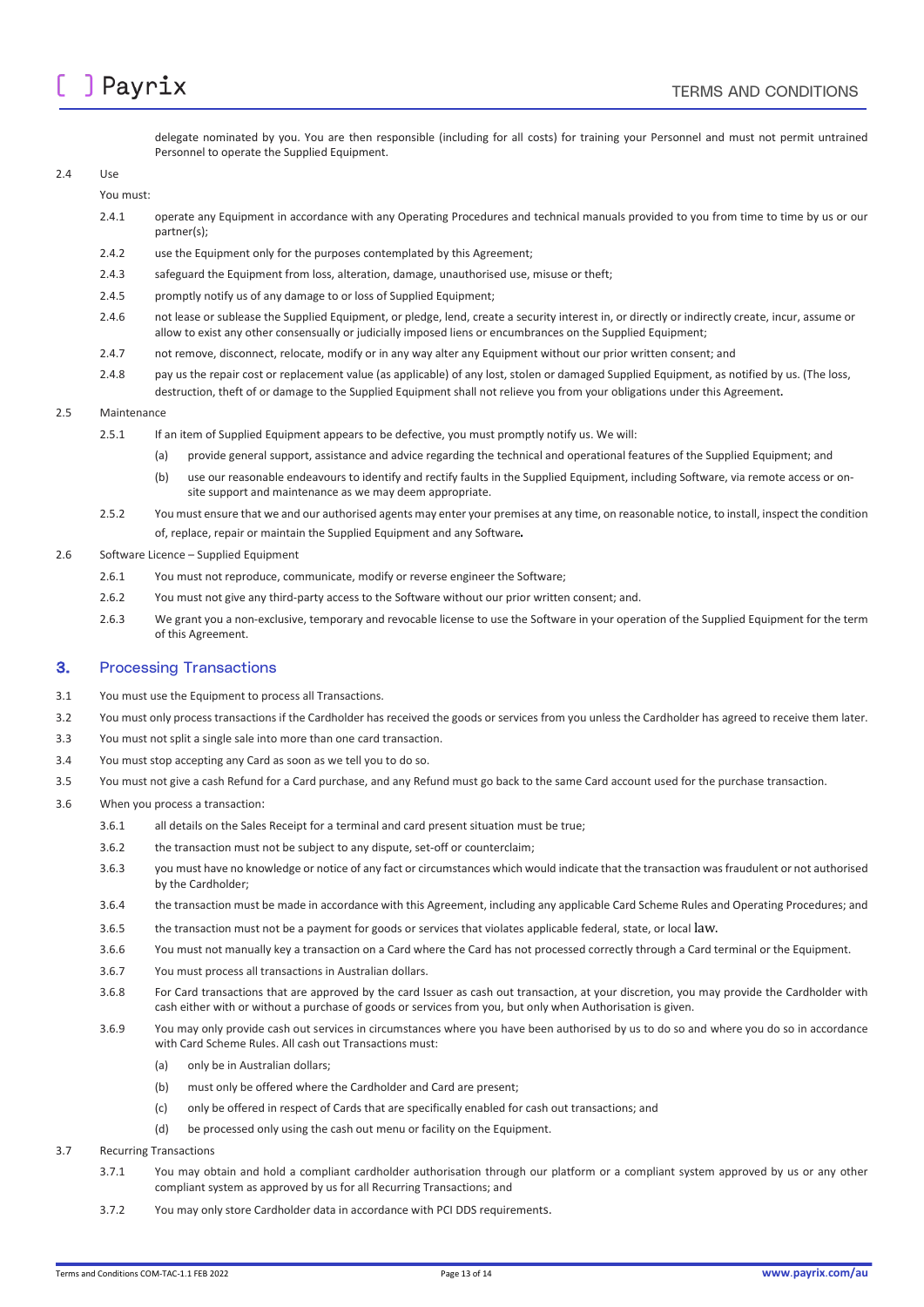#### 3.8 Surcharge

- 3.8.1 It is your responsibility to read and understand the requirements of Standard No. 3 of 2016, or any successor to this Standard.
- 3.8.2 If you charge a fee for Transactions, you must:
	- (a) ensure the fee is valid under regulation and Card Scheme Rules and does not exceed the calculated average cost of acceptance as noted in your monthly merchant service statement;
	- (b) clearly disclose the fee to a Cardholder before processing a Transaction either online or in person;
	- (c) include any fee in the Transaction and not process it as a separate Transaction unless it relates to a cash out transaction; and
	- (d) indemnify us for any fines or costs associated with your non-compliance with any regulation or Card Scheme Rules on surcharging

#### 4. Transaction Records

#### 4.1 You must

- 4.1.1 promptly provide us with your records of any Transaction, where there are any retained records of the Transaction, and all information and assistance that we may reasonably require, relating to any Transactions;
- 4.1.2 keep in a secure manner all Transaction records for at least 24 months from the time when the Transaction was accepted; and
- 4.1.3 give us a clear and legible copy of any receipt, voucher, or other Transaction record that we ask for (otherwise the Transaction may be charged back to you

#### 5. Anti- money-laundering

- 5.1 You acknowledge that a Transaction may be blocked or stopped and that a settlement may be delayed where we have reasonable grounds that it might in any way cause us to:
	- 5.1.1 breach any law or regulation of any place or jurisdiction;
	- 5.1.2 deal in any way with any person (natural, corporate or governmental) that is sanctioned, or is connected in any way to any person that is sanctioned, under economic and trade sanctions imposed by the United Nations, the European Union or any country;
	- 5.1.3 breach any sanction of any kind imposed by any country (including any sanction that supports a decision or resolution of the United Nations Security Council);
	- 5.1.4 deal in any way with any person (natural, corporate or governmental) that has been listed or named by any government, or independent authority (such as the United Nations or the European Union), as a person who is in any way suspected of being involved (or potentially involved) in terrorism or in any activities connected with terrorism; or
	- 5.1.5 be involved (whether directly or indirectly) in any Transaction which involves the proceeds of unlawful conduct or which involves proceeds which might be applied for the purposes of unlawful conduct

The circumstances listed in clauses 5.1.1 through 5.1.5 are each an "**Unlawful Act**"

- 5.2 You acknowledge and agree that we will not be liable for any loss suffered by you or your Personnel or related entities as a consequence of any action or inaction by us in accordance with paragraph 5.1
- 5.3 You must provide all information to us which we reasonably require in order to:
	- 5.3.1 manage our AML/CTF and economic and trade sanctions risks;
	- 5.3.2 comply with any laws, regulations, or other prohibitions that may be applicable to us with respect any Transaction, requested action or obligation applicable to us; and/or
	- 5.3.3 to avoid involvement in any Unlawful Act.
- 5.4 You warrant and undertake to us that you will not request us to take any action or perform any obligation, in connection with this Agreement that might cause us to be involved in any unlawful act. Should you become aware that we might become involved in an unlawful act in connection with this Agreement, you must immediately tell us of the fact or circumstance that might cause us to be at risk of involvement in an unlawful act. Should you become aware that we have become involved in an unlawful act, as a result of your performance of any action or obligation in connection with this Agreement, you must immediately tell us of the facts or circumstances that has caused this to occur.